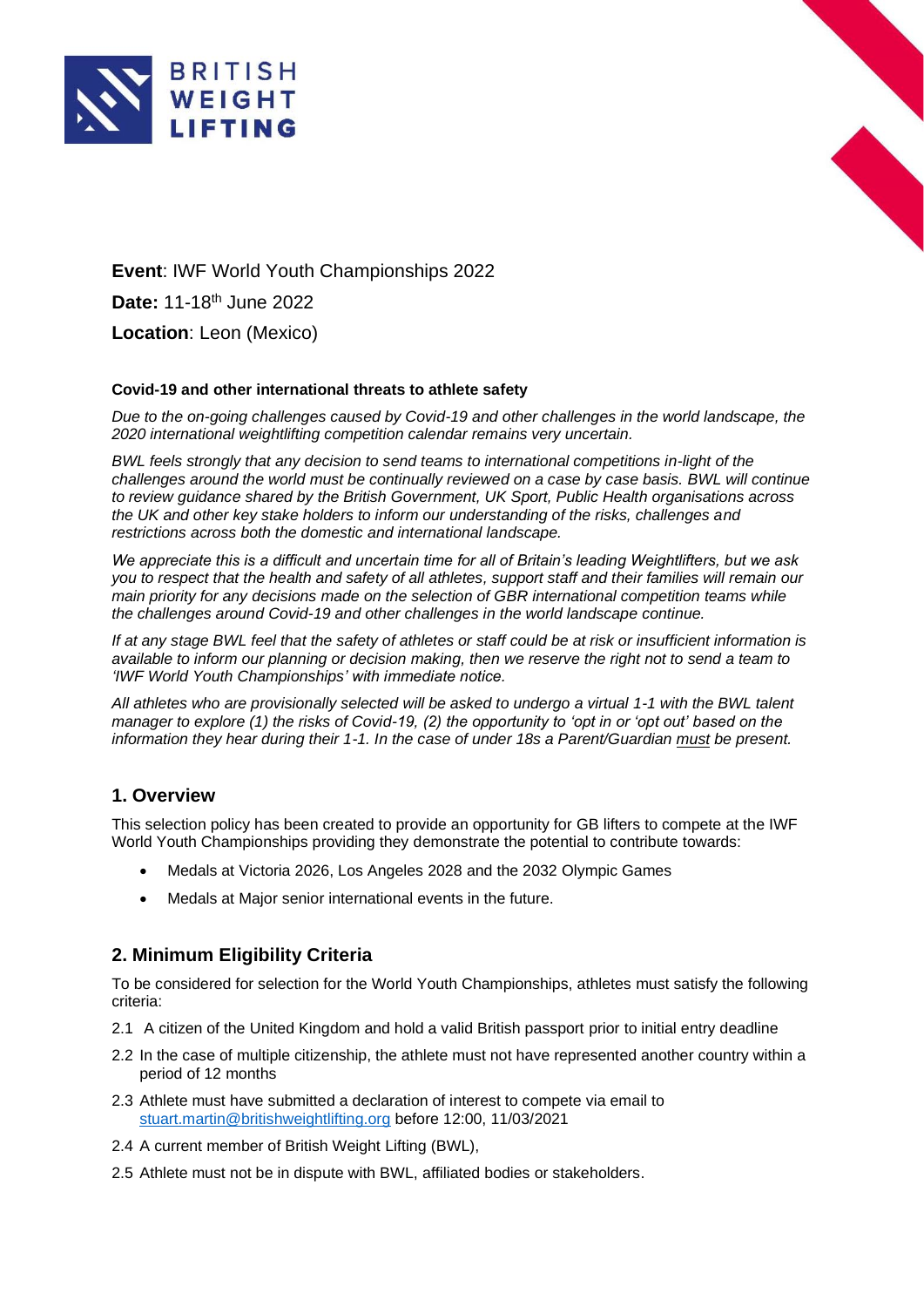- 2.6 Compliant with the BWL and IWF Anti-Doping Controls and Procedures.
- 2.7 Display behaviours in-line with BWL's vision and values and consistently demonstrate appropriate performance related behaviours at international competitions.
- 2.8 Be of eligible age
	- Youth  $-13-17$  years of age on  $31<sup>st</sup>$  December 2022
- 2.9 Have achieved the relevant BWL qualification standard at an IWF/EWF/BWL (Tier 1, Tier 2, Tier 3 ) competition during the qualification period between 31/09/2021 – 01/05/2022
- 2.10 Athlete must be listed on the BWL Rankings, formulated from registered BWL competitions and logged on the Sport80 - BARS system
- 2.11 Athletes must have submitted completed ADAMS online before 23:59, 11/03/2022. Whereabouts must cover the full period of 12/03/2022–18/06/2022 to satisfy IWF regulations

Any queries about changes to the 'Minimum Eligibility Criteria' for this competition should be sent to BWL Talent Pathway Manager [stuart.martin@britishweightlifting.org](mailto:stuart.martin@britishweightlifting.org)

# **3. Qualification standards**

BWL will select a team which supports the development of athletes with current or future international medal winning potential;

#### *3.1 Minimum Qualification standard -* lifted during the qualification period (2.9)

*The athlete must have lifted the relevant Olympic pathway standard for their age and gender,* 

- *Men's Olympic standard found [here](https://britishweightlifting.org/resources/male-olympic-pathway-standards-021118103331.pdf)*
- *Women's Olympic Pathway standard found [here](https://britishweightlifting.org/resources/female-olympic-pathway-standards-021118103245.pdf)*

**An athletes "Age" Is defined as their age on 31st December 2022**

• *e.g. a Male athlete who is 17 on 01/December 2022 must have lifted the Men's Olympic pathway standard for a 17 year old in order to qualify for any competition in 2022*

#### *BWL Athlete Dashboard*

The selection panel will be provided with key information about each athlete to support voting members to make informed, objective decisions. The Dashboard includes the following information on each athlete;

- *3.1.1 BWL Performance funnels*
- *3.1.2 Analysis of BWL Sport80 competition results*

*The advice and experience of BWL International Arena coaches and the BWL performance team will also be considered throughout the selection process.*

## **4. Selection Process**

The selection panel will convene to select athletes during the week beginning 02/05/2022 (subject to change by BWL). The selection process will be conducted by a BWL selection panel. The Selection process will take place in 3 phases outlined below.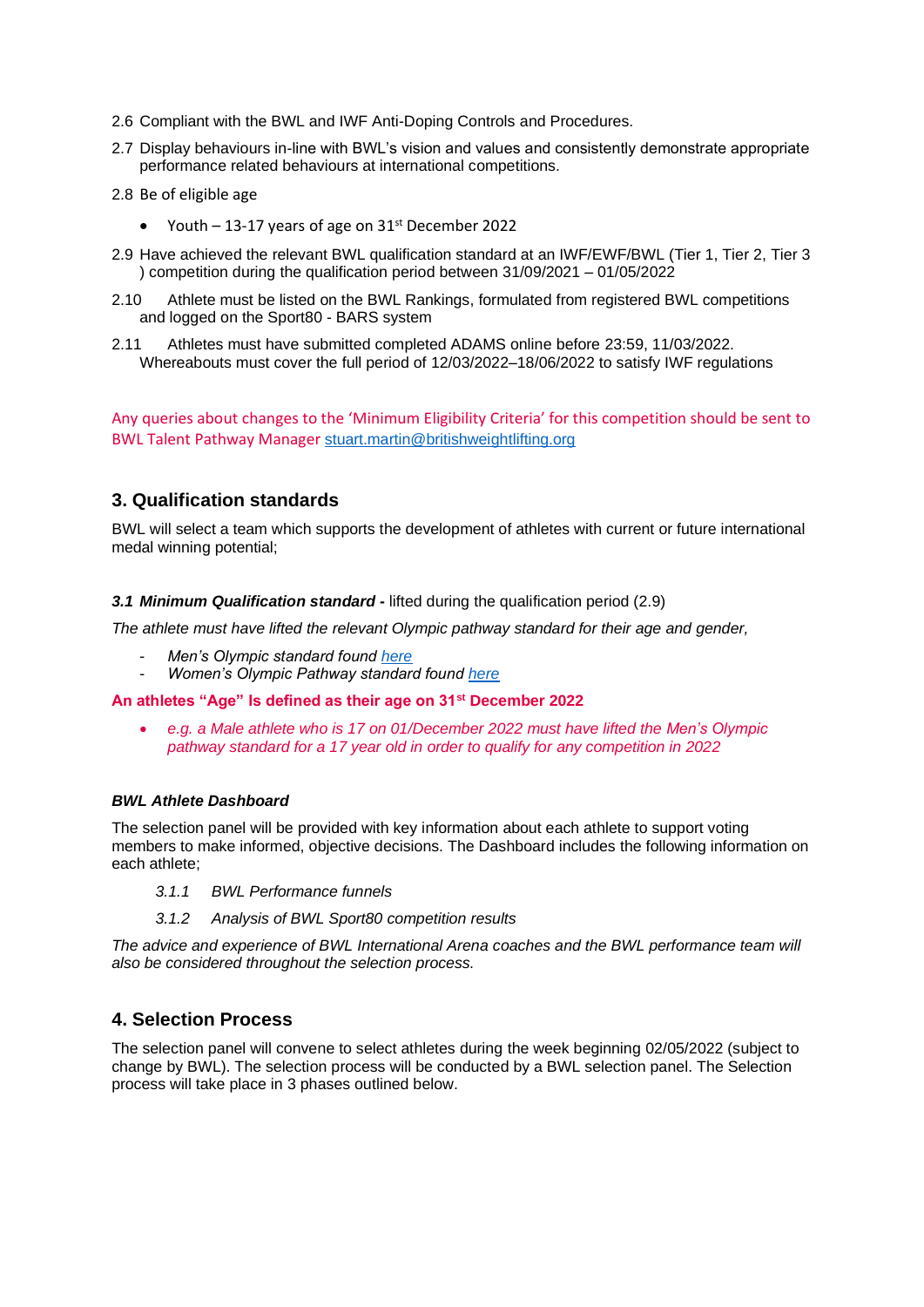#### **Selection Phase 1 (Selection based on developing athletes with potential)**

- 4.1 If the athlete has achieved the minimum qualification standard (3.1), the BWL selection panel must determine if the athlete is on trajectory to medal at international championship events in future considering the following;
	- *4.1.1 The lifter's Annual Progress Rate should be >=104% (see appendix 1)*
	- *4.1.2 The lifter's Average number of successful lifts made in competition should be >=4/6 lifts (see appendix 2)*
	- *4.1.3 International performance trends*

#### **Selection Phase 2 (Final selection of the team)**

- *4.2* The IWF/EWF maximum team size for this event is ten (10) male and ten (10) female athletes
- *4.3* The number of lifters selected in each weight category will not exceed two (2)
- *4.4* If the number of athletes per category selected using the criteria in (4.1) and (4.2) is greater than the maximum number of athletes per weight category (4.4), the selection panel at their discretion reserves the right to select the athletes who have demonstrated the greatest potential to medal at Victoria 2026 and/or LA 2028.
- 4.5 If the number of athletes identified using the criteria in (4.1) and (4.2) is greater than the maximum Team Size (4.3), the selection panel at their discretion reserves the right to select athletes who have demonstrated the greatest potential to medal at Victoria 2026 and/or LA 2028.
- 4.6 If the number of athletes identified using the criteria in (4.1) and (4.2) is less than the maximum Team Size (4.3), the selection panel at their discretion reserves the right to select athletes who have demonstrated the greatest potential to medal at Victoria 2026 and/or LA 2028.
- 4.7 The selection panel at their discretion reserves the right to set additional conditions of selection for any/all athlete's where reasonable doubt exists around;
	- *4.7.1 Capability to deliver against performance targets*
	- *4.7.2 Athlete Health & Fitness*
	- 4.7.3 *Performance trajectory*
	- 4.7.4 *An Athlete's ability to train safely in-line with Covid-19 social distancing laws without interruption for a minimum of 10-weeks prior to the competition start date*
- 4.8 Athletes must consistently display performance related behaviours, which provide the selection panel with confidence that they have the capability to achieve performance objectives.

The selection panel at their discretion reserves the right to deselect an athlete at this stage if reasonable doubts exist about any athlete's behaviour, which they feel could negatively impact;

- 4.8.1 The performance of the athlete,
- 4.8.2 The performance of the team as a whole
- 4.8.3 The reputation of BWL.
- 4.8.4 The health and safety of the athletes, support staff or their family members

## **5. Self-funding**

If BWL funding is not available to fund an athlete's participation the selection panel at their discretion reserves the right to offer an athlete the opportunity to self-fund, considering the following;

- 5.1 The athlete or home nation has confirmed an ability to self-fund, by emailing [stuart.martin@britishweightlifting.org](mailto:stuart.martin@britishweightlifting.org) before 12:00, 01/05/2022 to declare their ability to self-fund.
- 5.2 The athlete has demonstrated willingness to adhere fully to BWL travel and accommodation arrangements at previous international competitions.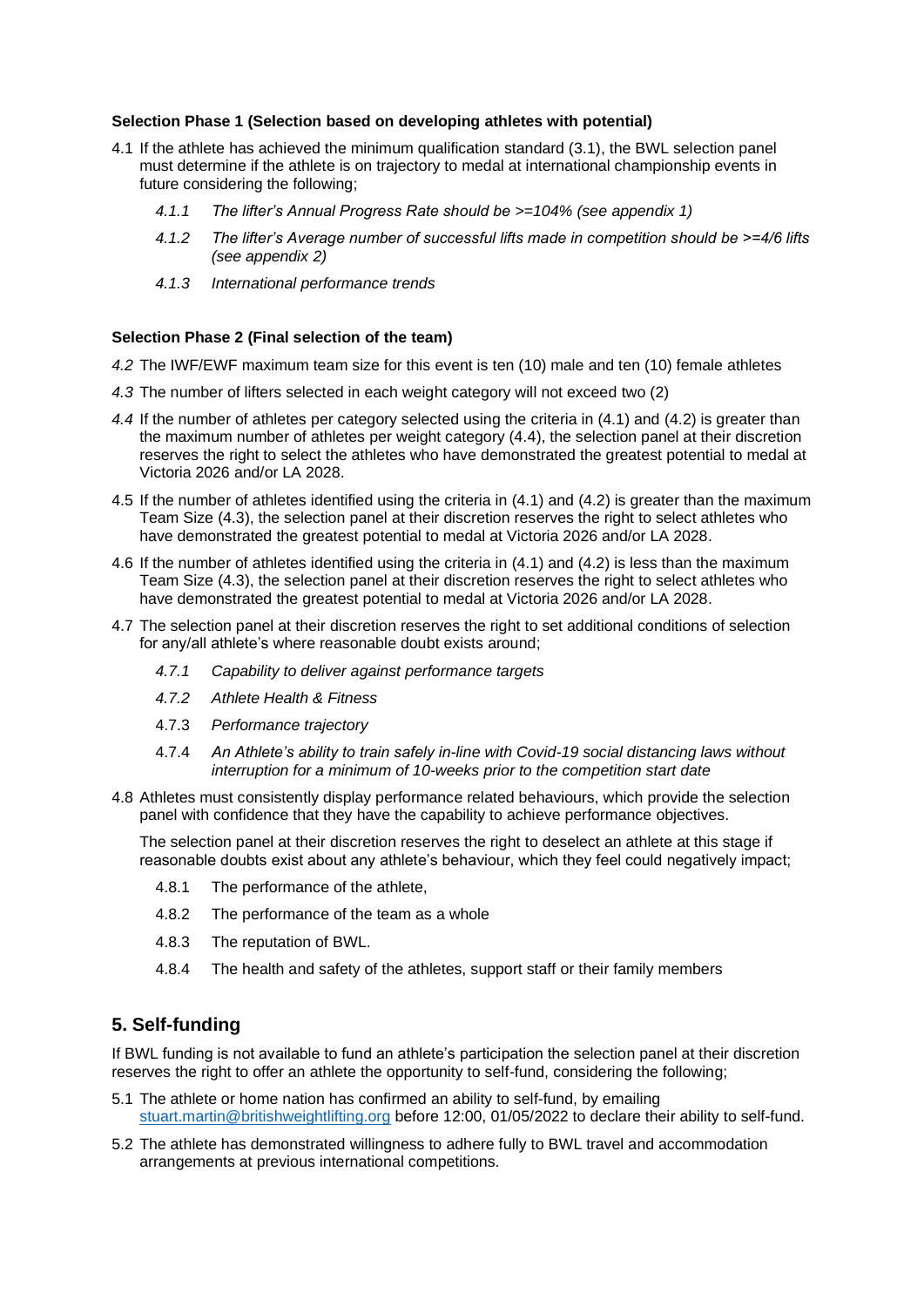If the selection panel decides it is appropriate to offer an athlete the opportunity to self-fund, the athlete must;

- 5.3 The athlete must have paid the full agreed amount of financial costs to BWL before 12:00, 11/04/2021 (subject to change by BWL). A breakdown of approximate costs will be provided at point of selection, costs are expected to be around £2500 per person
- 5.4 The deadline for refunds on flights will be communicated with athletes at point of purchase. BWL work with ATPI travel to ensure we use safe, efficient and cost-effective travel routes. Flexible flights are purchased where possible to account for emergency changes but in cases where cost is critical, flights may be non-transferrable and/or non-refundable.
- 5.5 Accommodation/Accreditation. Refunds after the EWF deadline for final entries will be determined by the EWF or Host Federation.
- 5.6 BWL provides travel insurance for all individuals through our insurers (RSA). In the event you cannot attend a competition and would like to investigate a claim you must be able to evidence relevant extenuating circumstances that align to the policy. In the event you wish to make a claim please contact [Sue.Ward@britishweightlifting.org.](mailto:Sue.Ward@britishweightlifting.org)
- 5.7 In the event that an athlete who has agreed self-funding fails to make payment prior to the payment deadline (5.3)**,** BWL retains the right to deselect the athlete with immediate action.

Athletes are advised to sign-off fundraising ideas with [stuart.martin@britishweightlifting.org](mailto:stuart.martin@britishweightlifting.org) to avoid any potential conflicts or embarrassment with current or potential partners.

# **6. Obligations**

Selected athletes will be required to:

- 6.1 Sign a BWL Team Members' Agreement, which will include a code of conduct
- 6.2 Attend agreed team camps or activities prior to the Championships as reasonably requested
- 6.3 Work with the BWL performance team to agree a competition strategy which aligns to performance targets at this competition.
- 6.4 Adhere to specified travel dates organised by BWL
- 6.5 Wear appropriate apparel as specified by BWL at all camps, events and the Championships
- 6.6 Inform BWL immediately should your preparation or strategy be interrupted in any way, including injury and illness, between point of nomination and the championships.
- 6.7 Submit training and bodyweight information as requested by BWL
- 6.8 Keep their selection confidential until an official press release by BWL has taken place
- 6.9 Continually promote a positive message about the sport in Great Britain across all social media platforms

## **7. Confirmation of Fitness and deselection**

Each selected athlete must consistently display performance related behaviours, which provide the BWL Performance team with confidence that they are capable of achieving key performance targets.

The BWL performance team at their discretion reserve the right to deselect any athlete who has otherwise failed to adhere to the terms of this selection policy; who has failed to prove their form or fitness as highlighted below;

- 7.1 Any cause for concern over injury, illness, strength or body composition/weight arising from an examination or otherwise will lead to the athlete needing to demonstrate their fitness by undergoing fitness assessments at intervals deemed appropriate by BWL
- 7.2 If an athlete displays behaviour that reflects poorly on BWL, themselves or other selected team members, BWL is entitled to investigate the situation fully. In the event that the actions of the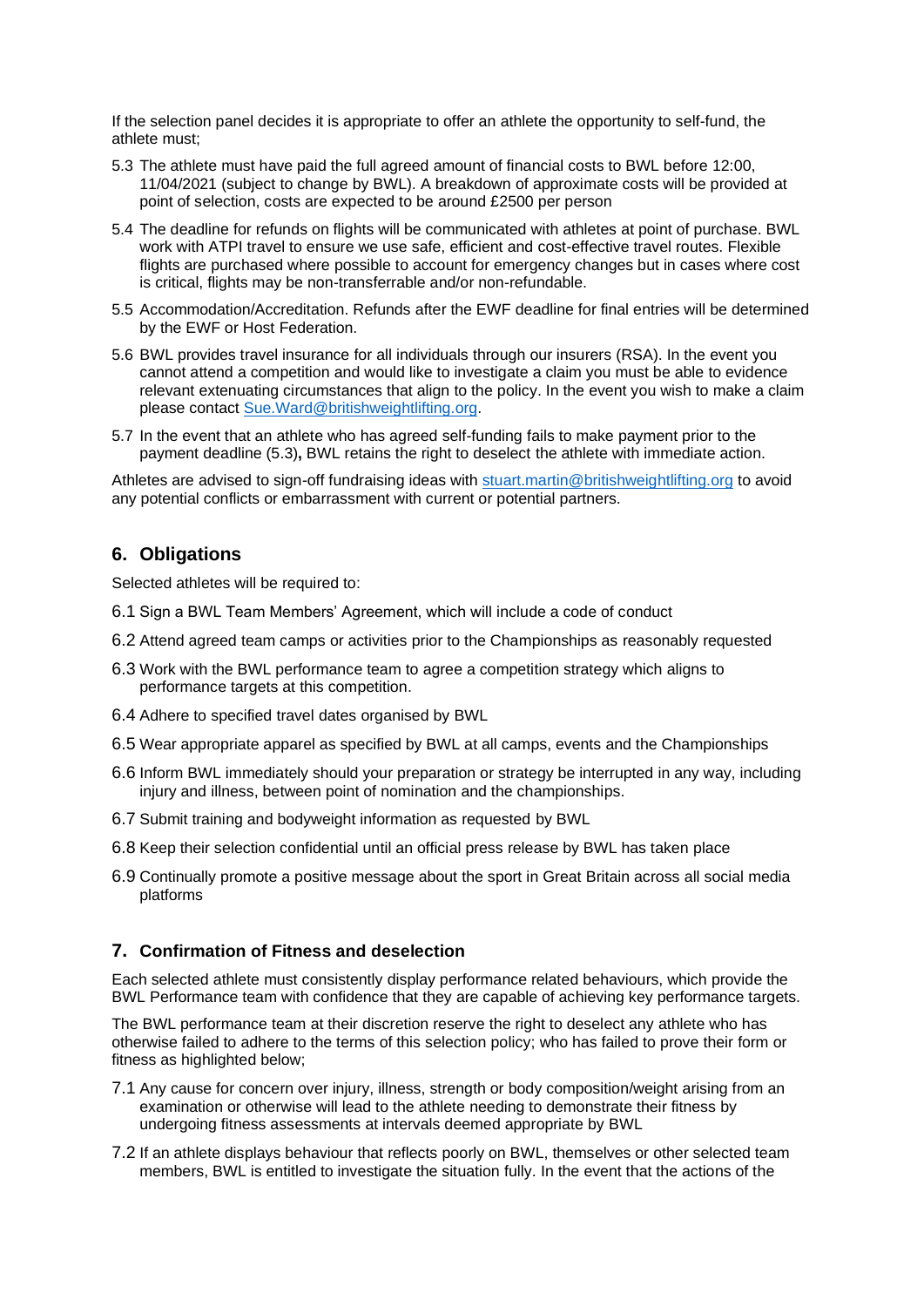athlete cannot be resolved, negatively affect other selected team members or there is a risk that there will be a negative effect on performance of other individuals or the team at the championships, then BWL may outline an appropriate course of action to resolve the situation or deselect the athlete in question.

7.3 Athletes are expected to achieve key performance targets at the championships, BWL will be entitled to specify any reasonable method requiring a selected athlete to confirm their continued health, fitness or body composition/weight.

# **8. Selection Panel**

The selection panel will be chaired by a member of BWL's Performance Advisory Group and will comprise of

- 8.1 Chair of the Performance Advisory Group (Chair)
- 8.2 BWL International Arena Coach (Youth age-group)
- 8.3 BWL International Arena Coach (Any age-group)

Other members of BWL may be in attendance in a non-voting capacity to supply background information and technical or medical information.

All conflicts of interest will be declared. A conflicted individual will not vote on that particular selection but may participate in the general selection discussions, at the discretion of the Chair of the Panel.

In the event of a tied vote the Chair of the Performance Committee will cast the deciding vote.

# **9. Appeals**

Athletes have the right to appeal their non-selection or de-selection in accordance with the "BWL Selection Appeals Policy". A copy can be obtained by contacting the BWL main office. Deadline for submitting appeals is 12:00, 06/04/20221 (subject to change by BWL).